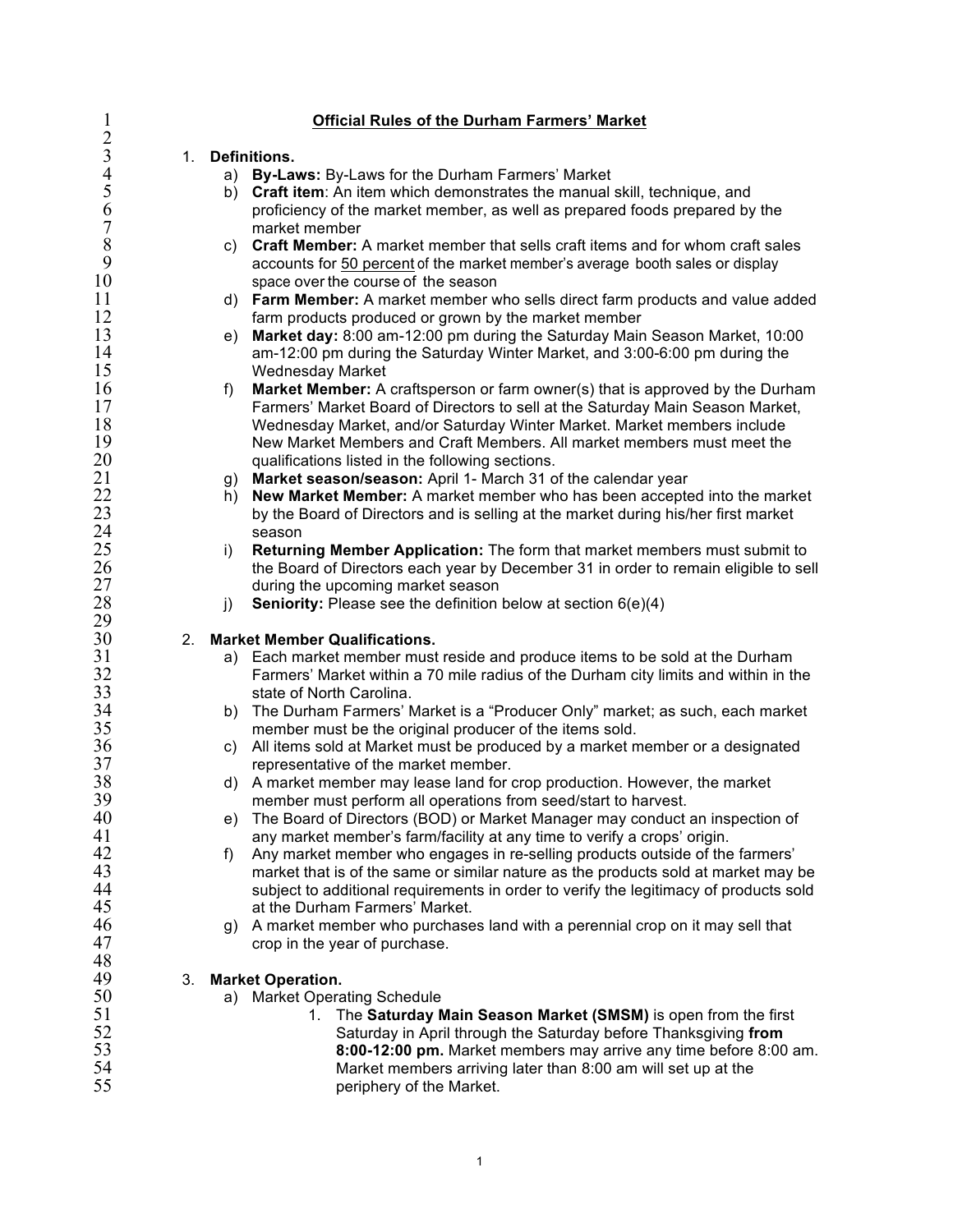| 56  |    |          | 2. The Saturday Winter Market (SWM) is open on Saturdays from                       |
|-----|----|----------|-------------------------------------------------------------------------------------|
| 57  |    |          | December to March from 10:00 am-12:00 pm, under the same rules                      |
| 58  |    |          | as SMSM, except there will be no set up allowed before 8:30 am and                  |
| 59  |    |          | no sales before the opening bell. In addition, attendance at SWM has                |
| 60  |    |          | no effect on seniority calculations for SMSM.                                       |
| 61  |    | 3.       | The Wednesday Market (WM) is open on Wednesdays each week                           |
| 62  |    |          | from mid-April through mid-October from 3:00-6:00pm under the                       |
| 63  |    |          | same rules as SMSM, except there will be no set up allowed before                   |
| 64  |    |          | 2:00 pm and no sales before the opening bell. In addition, attendance               |
| 65  |    |          | at Wednesday Market does not effect seniority for SMSM. The                         |
| 66  |    |          |                                                                                     |
|     |    |          | Wednesday Market schedule will be set by the BOD by the Annual                      |
| 67  |    |          | Meeting of each calendar year.                                                      |
| 68  |    |          | b) All market members approved to sell at the SMSM are also eligible to sell at the |
| 69  |    |          | SWM and WM. The BOD may, at its discretion, approve new applicants to sell at       |
| 70  |    |          | either the SWM or WM only, without granting the right to sell at SMSM.              |
| 71  | C) |          | Reserved spaces at Market                                                           |
| 72  |    |          | 1. Market members with reserved spaces must notify the Market                       |
| 73  |    |          | Manager if they will not be selling at SMSM or SWM on any given                     |
| 74  |    |          | Saturday by 5:00 pm on the Thursday before the SMSM or SWM that                     |
| 75  |    |          | they will miss. Failure to notify the Market Manager by this time will              |
| 76  |    |          | result in a fine equal to the member's space fee.                                   |
| 77  |    | 2.       | Market members may not move their vehicles into or out of the Market                |
| 78  |    |          | area during times when such movement would pose danger to people                    |
| 79  |    |          | in the shopping area. No market member will be allowed to leave                     |
| 80  |    |          | before the end of Market except in the case of an emergency.                        |
| 81  |    | 3.       | See Section 6 below for information about space allocation at Market.               |
| 82  | d) |          | <b>Market Signage Guidelines</b>                                                    |
| 83  |    |          | 1. Prices must be clearly posted for all items sold.                                |
| 84  |    | 2.       | Market members determine their own prices, but it is recommended                    |
| 85  |    |          | that prices reflect accurate and fair value.                                        |
| 86  |    |          | 3. Only certified organic growers may use the term "organic" in their               |
| 87  |    |          | advertising at the Durham Farmers' Market.                                          |
| 88  | e) |          | Market members are responsible for cleaning up the area around their stalls after   |
| 89  |    | Market.  |                                                                                     |
| 90  |    |          | 1. Failure to clean up the area may jeopardize the Market's use of the              |
| 91  |    |          | site and will not be tolerated.                                                     |
| 92  |    | 2.       | No water or ice that comes in contact with meat or fish should be                   |
| 93  |    |          | deposited or allowed to drain on Market premises.                                   |
| 94  |    |          |                                                                                     |
| 95  |    | 3.       | Failure to clean the space will result in a fine equal to the stall fee on          |
| 96  |    |          | the Market day.                                                                     |
| 97  |    |          |                                                                                     |
|     | 4. |          | <b>Market Member Responsibilities.</b>                                              |
| 98  |    | a) Fees: |                                                                                     |
| 99  |    |          | 1. All fees are in effect from April 1 to March 31.                                 |
| 100 |    |          | 2. Annual membership fee of \$75 must be paid by each market member                 |
| 101 |    |          | by December 31. Annual membership fees are nonrefundable,                           |
| 102 |    |          | regardless of whether or not the member attends Market during the                   |
| 103 |    |          | course of the season.                                                               |
| 104 |    | 3.       | Saturday Main Season Market daily fees are as follows: \$20 for one                 |
| 105 |    |          | space, \$40 for a second space (total of \$60 to occupy 2 spaces).                  |
| 106 |    | 4.       | Saturday Winter Market daily fee is \$15, single spaces only.                       |
| 107 |    |          | 5. Wednesday Market daily fee is \$10, single spaces only.                          |
| 108 |    |          | b) Attendance at the Annual Membership Meeting is mandatory for all market          |
| 109 |    |          | members. Any market member failing to attend the Annual Market Meeting will be      |
| 110 |    |          | assessed a fine of \$10 and will forfeit his/her right to a reserved space for the  |
| 111 |    |          | year. Market members may send a proxy to the Annual Membership Meeting. The         |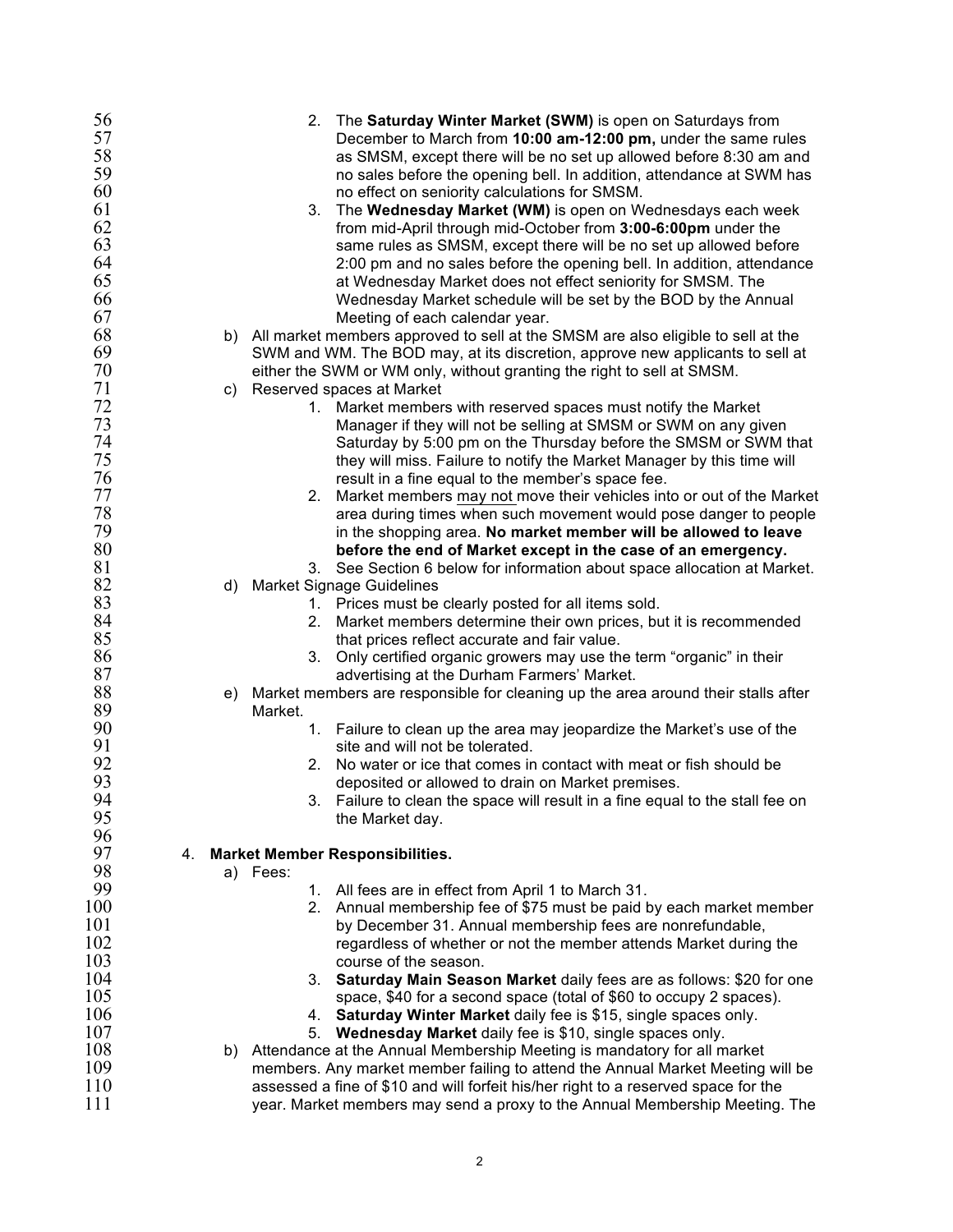| 112<br>113<br>114<br>115<br>116<br>117<br>118<br>119<br>120<br>121<br>122<br>123<br>124 | C)<br>d)<br>e) | proxy cannot be another market member. The market member must alert the BOD<br>of the identity of the designated proxy in writing. The letter designating the proxy<br>must be received 10 days prior to the Annual Membership Meeting. The BOD may<br>make an exception to this rule for health emergencies, provided the market<br>member contacts a Board Member prior to the Annual Membership Meeting.<br>Market members must provide a copy of all documentation (kitchen inspection,<br>lease agreements, etc.) with their annual Returning Member Application.<br>Market members wishing to sell a new category of product must have the product<br>approved by the BOD prior to selling the product at the Market.<br>A hard copy of the By-Laws will be provided to any market member upon request.<br>A current copy of the Market Rules will be provided with each application. A copy<br>of the By-Laws and the Market Rules are available on the Durham Farmers' |
|-----------------------------------------------------------------------------------------|----------------|--------------------------------------------------------------------------------------------------------------------------------------------------------------------------------------------------------------------------------------------------------------------------------------------------------------------------------------------------------------------------------------------------------------------------------------------------------------------------------------------------------------------------------------------------------------------------------------------------------------------------------------------------------------------------------------------------------------------------------------------------------------------------------------------------------------------------------------------------------------------------------------------------------------------------------------------------------------------------------|
| 125                                                                                     | f)             | Market website.<br>To remain a market member in good standing, a member must attend the Market                                                                                                                                                                                                                                                                                                                                                                                                                                                                                                                                                                                                                                                                                                                                                                                                                                                                                 |
| 126                                                                                     |                | a minimum of 10 market days per market season, April 1- March 31. Any market                                                                                                                                                                                                                                                                                                                                                                                                                                                                                                                                                                                                                                                                                                                                                                                                                                                                                                   |
| 127                                                                                     |                | member who does not participate at least 10 market days in the previous season                                                                                                                                                                                                                                                                                                                                                                                                                                                                                                                                                                                                                                                                                                                                                                                                                                                                                                 |
| 128                                                                                     |                | must reapply as a New Member Applicant and pay the New Member Application                                                                                                                                                                                                                                                                                                                                                                                                                                                                                                                                                                                                                                                                                                                                                                                                                                                                                                      |
| 129                                                                                     |                | Fee. The BOD does not guarantee reinstatement of a market member who                                                                                                                                                                                                                                                                                                                                                                                                                                                                                                                                                                                                                                                                                                                                                                                                                                                                                                           |
| 130                                                                                     |                | reapplies as a New Market Applicant under this subsection.                                                                                                                                                                                                                                                                                                                                                                                                                                                                                                                                                                                                                                                                                                                                                                                                                                                                                                                     |
| 131                                                                                     | g)             | Transitioning Ownership of Market Member Farm/Business                                                                                                                                                                                                                                                                                                                                                                                                                                                                                                                                                                                                                                                                                                                                                                                                                                                                                                                         |
| 132                                                                                     |                | 1. In order for a current Market Member to transition ownership of a                                                                                                                                                                                                                                                                                                                                                                                                                                                                                                                                                                                                                                                                                                                                                                                                                                                                                                           |
| 133                                                                                     |                | farm/business and for the farm/business to maintain its standing as a                                                                                                                                                                                                                                                                                                                                                                                                                                                                                                                                                                                                                                                                                                                                                                                                                                                                                                          |
| 134                                                                                     |                | Market Member under new ownership, the current Market Member                                                                                                                                                                                                                                                                                                                                                                                                                                                                                                                                                                                                                                                                                                                                                                                                                                                                                                                   |
| 135                                                                                     |                | must be a Market Member in good standing, have been a Market                                                                                                                                                                                                                                                                                                                                                                                                                                                                                                                                                                                                                                                                                                                                                                                                                                                                                                                   |
| 136                                                                                     |                | Member for at least 7 years, and submit a transition plan for their                                                                                                                                                                                                                                                                                                                                                                                                                                                                                                                                                                                                                                                                                                                                                                                                                                                                                                            |
| 137                                                                                     |                | business. In addition, the BOD must approve the transition plan.                                                                                                                                                                                                                                                                                                                                                                                                                                                                                                                                                                                                                                                                                                                                                                                                                                                                                                               |
| 138                                                                                     |                | If a Market Member is not in good standing, has been a member for<br>2.                                                                                                                                                                                                                                                                                                                                                                                                                                                                                                                                                                                                                                                                                                                                                                                                                                                                                                        |
| 139                                                                                     |                | less than 7 years, or if the BOD disapproves of the transition plan for                                                                                                                                                                                                                                                                                                                                                                                                                                                                                                                                                                                                                                                                                                                                                                                                                                                                                                        |
| 140<br>141                                                                              |                | the farm/business, the new owner(s) of the farm/business must                                                                                                                                                                                                                                                                                                                                                                                                                                                                                                                                                                                                                                                                                                                                                                                                                                                                                                                  |
| 142                                                                                     |                | submit a New Member Application for the upcoming season.<br>3.<br>A transition plan will not be considered unless the person(s) to whom                                                                                                                                                                                                                                                                                                                                                                                                                                                                                                                                                                                                                                                                                                                                                                                                                                        |
| 143                                                                                     |                | the business will be transitioned has been an active participant of the                                                                                                                                                                                                                                                                                                                                                                                                                                                                                                                                                                                                                                                                                                                                                                                                                                                                                                        |
| 144                                                                                     |                | business for a minimum of 2 years. A transition plan must be                                                                                                                                                                                                                                                                                                                                                                                                                                                                                                                                                                                                                                                                                                                                                                                                                                                                                                                   |
| 145                                                                                     |                | submitted by the current owner(s) to the BOD and received by the                                                                                                                                                                                                                                                                                                                                                                                                                                                                                                                                                                                                                                                                                                                                                                                                                                                                                                               |
| 146                                                                                     |                | BOD at least 30 days before the business sale.                                                                                                                                                                                                                                                                                                                                                                                                                                                                                                                                                                                                                                                                                                                                                                                                                                                                                                                                 |
| 147                                                                                     |                | Stall location does not convey to the new owner(s). Upon re-<br>4.                                                                                                                                                                                                                                                                                                                                                                                                                                                                                                                                                                                                                                                                                                                                                                                                                                                                                                             |
| 148                                                                                     |                | calculating seniority, a new stall space can be selected by the new                                                                                                                                                                                                                                                                                                                                                                                                                                                                                                                                                                                                                                                                                                                                                                                                                                                                                                            |
| 149                                                                                     |                | owner(s) from the pool of open spaces at the Annual Meeting or                                                                                                                                                                                                                                                                                                                                                                                                                                                                                                                                                                                                                                                                                                                                                                                                                                                                                                                 |
| 150                                                                                     |                | Winter Market Space Selection Meeting.                                                                                                                                                                                                                                                                                                                                                                                                                                                                                                                                                                                                                                                                                                                                                                                                                                                                                                                                         |
| 151                                                                                     |                | Double spaces do not convey to the new owner(s).<br>5.                                                                                                                                                                                                                                                                                                                                                                                                                                                                                                                                                                                                                                                                                                                                                                                                                                                                                                                         |
| 152                                                                                     |                | When the original owner(s) of a farm/business leave the<br>6.                                                                                                                                                                                                                                                                                                                                                                                                                                                                                                                                                                                                                                                                                                                                                                                                                                                                                                                  |
| 153                                                                                     |                | farm/business, either as a result of death or complete transfer of                                                                                                                                                                                                                                                                                                                                                                                                                                                                                                                                                                                                                                                                                                                                                                                                                                                                                                             |
| 154                                                                                     |                | ownership to a partner, the years-of-membership component of                                                                                                                                                                                                                                                                                                                                                                                                                                                                                                                                                                                                                                                                                                                                                                                                                                                                                                                   |
| 155                                                                                     |                | seniority will be re-calculated. The number of years will be equal to                                                                                                                                                                                                                                                                                                                                                                                                                                                                                                                                                                                                                                                                                                                                                                                                                                                                                                          |
| 156                                                                                     |                | the number of years that the new owner(s) has been an active                                                                                                                                                                                                                                                                                                                                                                                                                                                                                                                                                                                                                                                                                                                                                                                                                                                                                                                   |
| 157                                                                                     |                | participant in the farm/business (subject to a maximum of 15 years).                                                                                                                                                                                                                                                                                                                                                                                                                                                                                                                                                                                                                                                                                                                                                                                                                                                                                                           |
| 158                                                                                     |                | To be considered an active participant, the new owner(s) must have                                                                                                                                                                                                                                                                                                                                                                                                                                                                                                                                                                                                                                                                                                                                                                                                                                                                                                             |
| 159<br>160                                                                              |                | participated in the day-to-day activities of the farm/business. Absent                                                                                                                                                                                                                                                                                                                                                                                                                                                                                                                                                                                                                                                                                                                                                                                                                                                                                                         |
| 161                                                                                     |                | part owners of a farm/business or heirs who have not participated in                                                                                                                                                                                                                                                                                                                                                                                                                                                                                                                                                                                                                                                                                                                                                                                                                                                                                                           |
| 162                                                                                     |                | its day-to-day operation will not be considered as having been an<br>active participant in the farm/business. The BOD may request and                                                                                                                                                                                                                                                                                                                                                                                                                                                                                                                                                                                                                                                                                                                                                                                                                                          |
| 163                                                                                     |                | examine documentation of the number of years of active participation                                                                                                                                                                                                                                                                                                                                                                                                                                                                                                                                                                                                                                                                                                                                                                                                                                                                                                           |
| 164                                                                                     |                | before making the determination as to the number of years of active                                                                                                                                                                                                                                                                                                                                                                                                                                                                                                                                                                                                                                                                                                                                                                                                                                                                                                            |
| 165                                                                                     |                | participation.                                                                                                                                                                                                                                                                                                                                                                                                                                                                                                                                                                                                                                                                                                                                                                                                                                                                                                                                                                 |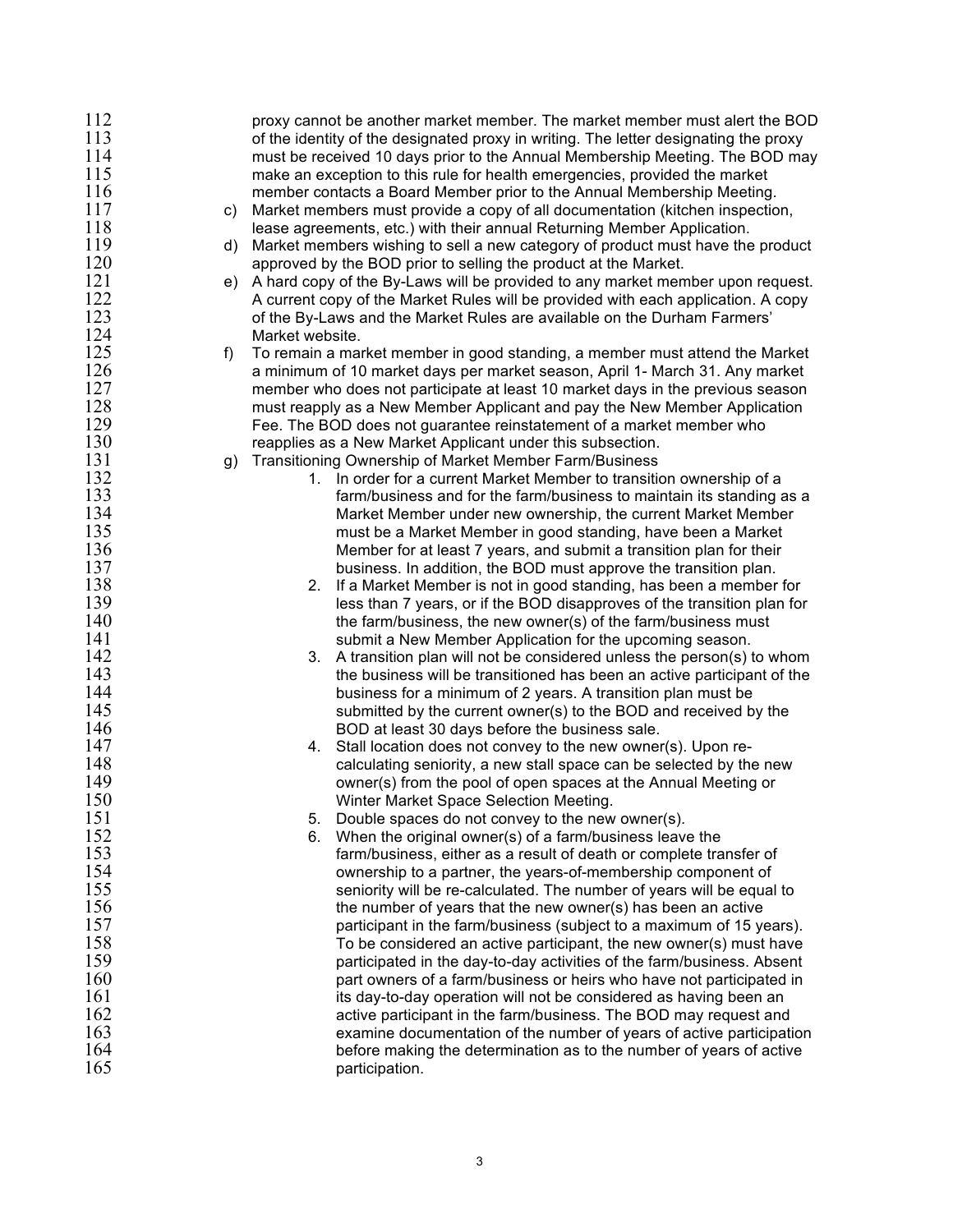| 166 |    | 7. In the case of unforeseen circumstances, such as death or a major                |
|-----|----|-------------------------------------------------------------------------------------|
| 167 |    | illness, a transition plan can be submitted by the new owner(s) to the              |
| 168 |    | BOD within 60 days of a business sale.                                              |
| 169 |    | 8.<br>The BOD considers adding or removing business owner(s) as a                   |
| 170 |    | partial transition and, therefore, no transition plan is necessary. A               |
| 171 |    | business owner(s) is required to document any changes in ownership                  |
| 172 |    | on the annual Returning Member Application. As long as the senior                   |
| 173 |    | business owner, or main owner/manager of the business, plays an                     |
| 174 |    |                                                                                     |
|     |    | active role in the day-to-day activities of the business, seniority will            |
| 175 |    | remain the same and no transition plan is necessary.                                |
| 176 |    | 9. A new owner(s) will be subject to inspection each year for three                 |
| 177 |    | consecutive years to ensure that the business has not been                          |
| 178 |    | degraded. The new owner(s) is required to sell the same product line                |
| 179 |    | as the previous owner(s), and the quality of those products must be                 |
| 180 |    | maintained. The new owner(s) may add new products to their line, if                 |
| 181 |    | approved by the BOD and if in keeping with the BOD's guidelines. If                 |
| 182 |    | degradation is noted, the BOD has discretion to terminate the new                   |
| 183 |    | owner(s) membership.                                                                |
| 184 |    | 10. A new owner(s) may not, after any length of time, change his or her             |
| 185 |    | vendor category; the ratio of vendor categories must be maintained.                 |
| 186 |    | Nor may a new owner(s) radically depart from the product line of the                |
| 187 |    | original business. The new owner(s) must maintain the quality and                   |
| 188 |    | integrity of the products produced by the original business.                        |
| 189 |    |                                                                                     |
| 190 |    | 11. See Appendix A for Transition Plan Guidelines.                                  |
|     |    |                                                                                     |
| 191 | 5. | <b>Application Process for New Market Members.</b>                                  |
| 192 |    | a) Any individual wishing to become a new market member must submit a               |
| 193 |    | nonrefundable application fee and a completed and signed New Member                 |
| 194 |    | Application. The New Member Application will be available on the Durham             |
| 195 |    | Farmers' Market's website, along with information about the deadline.               |
| 196 |    | b) A member of the BOD and/or the Market Manager will visit the farm/facility of    |
| 197 |    | applicants to verify eligibility for the Durham Farmers' Market.                    |
| 198 |    | The BOD will review all complete New Member Applications, make inspections of<br>C) |
| 199 |    | farms or production sites, select new market members, and send decision letters     |
| 200 |    | to all applicants by March 1 of each calendar year. New market members will be      |
| 201 |    | eligible to sell at each market for which the member has been approved beginning    |
| 202 |    | April 1.                                                                            |
| 203 |    | d) If the BOD accepts an applicant as a new market member, the new market           |
| 204 |    | member must submit the following to the BOD prior to the Annual Membership          |
| 205 |    | Meeting in March:                                                                   |
| 206 |    | 1. \$75 annual membership fee                                                       |
| 207 |    | 2. A contract between the new market member and the Durham                          |
| 208 |    | Farmers' Market acknowledging the member's agreement to abide by                    |
| 209 |    | the Rules of the Durham Farmers' Market.                                            |
|     |    |                                                                                     |
| 210 |    | e) All appropriate documentation must be on file with the Market Manager (including |
| 211 |    | a signed contract indicating that the approved market member agrees to the Rules    |
| 212 |    | of the Durham Farmers' Market) prior to the Annual Membership Meeting.              |
| 213 |    |                                                                                     |
| 214 | 6. | <b>Market Member Space Allocations.</b>                                             |
| 215 |    | a) Each market member is allotted one space. No shared spaces are permitted.        |
| 216 |    | Second spaces will be granted by the Market Manager, as space permits, to<br>b)     |
| 217 |    | qualified Farm Members.                                                             |
| 218 |    | Retaining a Double Space<br>C)                                                      |
| 219 |    | In order to maintain the privilege of reserving a Double Space, market<br>1.        |
| 220 |    | member must:                                                                        |
| 221 |    | • attend Market and occupy both spaces at least 27 weeks; and                       |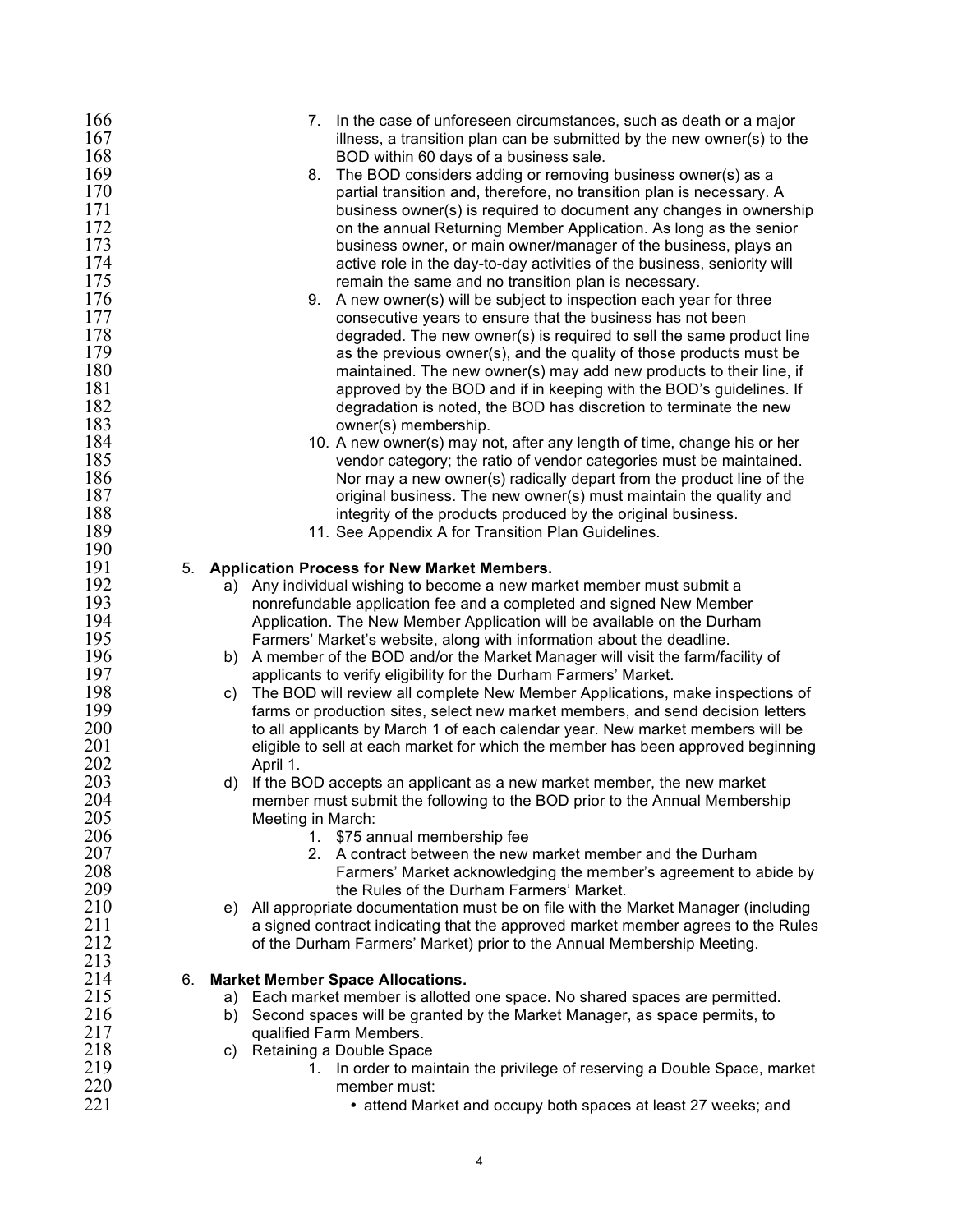| 222 |    | • demonstrate a clear need for use of a double space.                                   |
|-----|----|-----------------------------------------------------------------------------------------|
| 223 |    | If it is decided that the market member's Double Space is under<br>2.                   |
| 224 |    | utilized the Board must promptly notify the market member in writing.                   |
| 225 |    | The following penalties may apply:                                                      |
| 226 |    | • rescind the privilege for the market member to reserve a double                       |
| 227 |    | space for the coming season; or                                                         |
|     |    |                                                                                         |
| 228 |    | • place the market member on probation for the subsequent                               |
| 229 |    | market season.                                                                          |
| 230 |    | d) Non-reserved spaces will be available and assigned on a first-come, first-served     |
| 231 |    | basis as directed by the Market Manager.                                                |
| 232 |    | <b>Reserved Spaces</b><br>e)                                                            |
| 233 |    | 1. The reserved space selection for SMSM and WM will take place once                    |
| 234 |    | a year at the Annual Membership Meeting. A market member's                              |
| 235 |    | reserved space preference may only be communicated by the                               |
| 236 |    | individual market member or his or her duly designated proxy in                         |
| 237 |    | attendance at the Annual Membership Meeting. Swapping spaces                            |
| 238 |    | after this annual selection is not permitted except under extraordinary                 |
| 239 |    | circumstances and with permission of the BOD.                                           |
| 240 |    | To qualify for a reserved space at the SMSM, SWM or WM, a market<br>2.                  |
| 241 |    | member must have participated in that market at least 66 percent of                     |
| 242 |    | the weeks of its operation during the previous season. A member may                     |
| 243 |    |                                                                                         |
| 244 |    | appeal in writing to the BOD for a hardship exemption prior to the                      |
|     |    | Annual Meeting.                                                                         |
| 245 |    | Returning members who had a reserved space at the SMSM, SWM,<br>3.                      |
| 246 |    | or WM the previous season and who have met the requirements to                          |
| 247 |    | reserve a space at that market for the upcoming season have first                       |
| 248 |    | right of retention to maintain the same reserved space for the                          |
| 249 |    | upcoming season. Any resulting open spaces may then be selected                         |
| 250 |    | by those eligible to reserve a space for the upcoming season in                         |
| 251 |    | accordance with the rules of the seniority system.                                      |
| 252 |    | Seniority for the purposes of space reservation at the SMSM, SWM or<br>4.               |
| 253 |    | WM will be calculated by taking an average of the number of weeks of                    |
| 254 |    | a member's attendance at that market in each of the last three years                    |
| 255 |    | plus the number of years the member has attended 66 percent or                          |
| 256 |    | more of the total weeks of operation of that market with a cap of 15                    |
| 257 |    | years for the years component of this equation. The years component                     |
| 258 |    | shall include all years of 50 percent attendance earned while the 50                    |
| 259 |    | percent rule was in effect, that is, 2015 and prior. Ties in seniority will             |
| 260 |    | be settled by awarding the higher ranking to the member with the                        |
| 261 |    |                                                                                         |
| 262 |    | highest total number of weeks for all years in attendance at whichever                  |
|     |    | market is under consideration.                                                          |
| 263 |    | Reserved spaces will only be held until 30 minutes before market<br>5.                  |
| 264 |    | opening unless prior notice is given to the Market Manager. Market                      |
| 265 |    | members with reserved spaces must notify the Market Manager by                          |
| 266 |    | Thursday at 5 pm if they will not be attending the Market that week.                    |
| 267 |    |                                                                                         |
| 268 | 7. | <b>Role of the Market Manager</b>                                                       |
| 269 |    | The Market Manager has the following responsibilities: conduct onsite operations of the |
| 270 |    | market; communicate with vendors; serve as the liaison between the market and local     |
| 271 |    | organizations, businesses, the City of Durham, and other partners; manage projects at   |
| 272 |    | the direction of the BOD; plan and oversee special events at the Market; manage all     |
| 273 |    | marketing and advertising activities of the Market; coordinate volunteers; seek out     |
| 274 |    | funding opportunities and manage fundraising for the Market; create and manage an       |
| 275 |    | annual budget for the Market in coordination with the BOD; supervise all Market staff;  |
| 276 |    | ensure safety of Market Members and customers at Market; and handle all Market          |
| 277 |    | recordkeeping. The Market Manager has the authority to collect all required fees and to |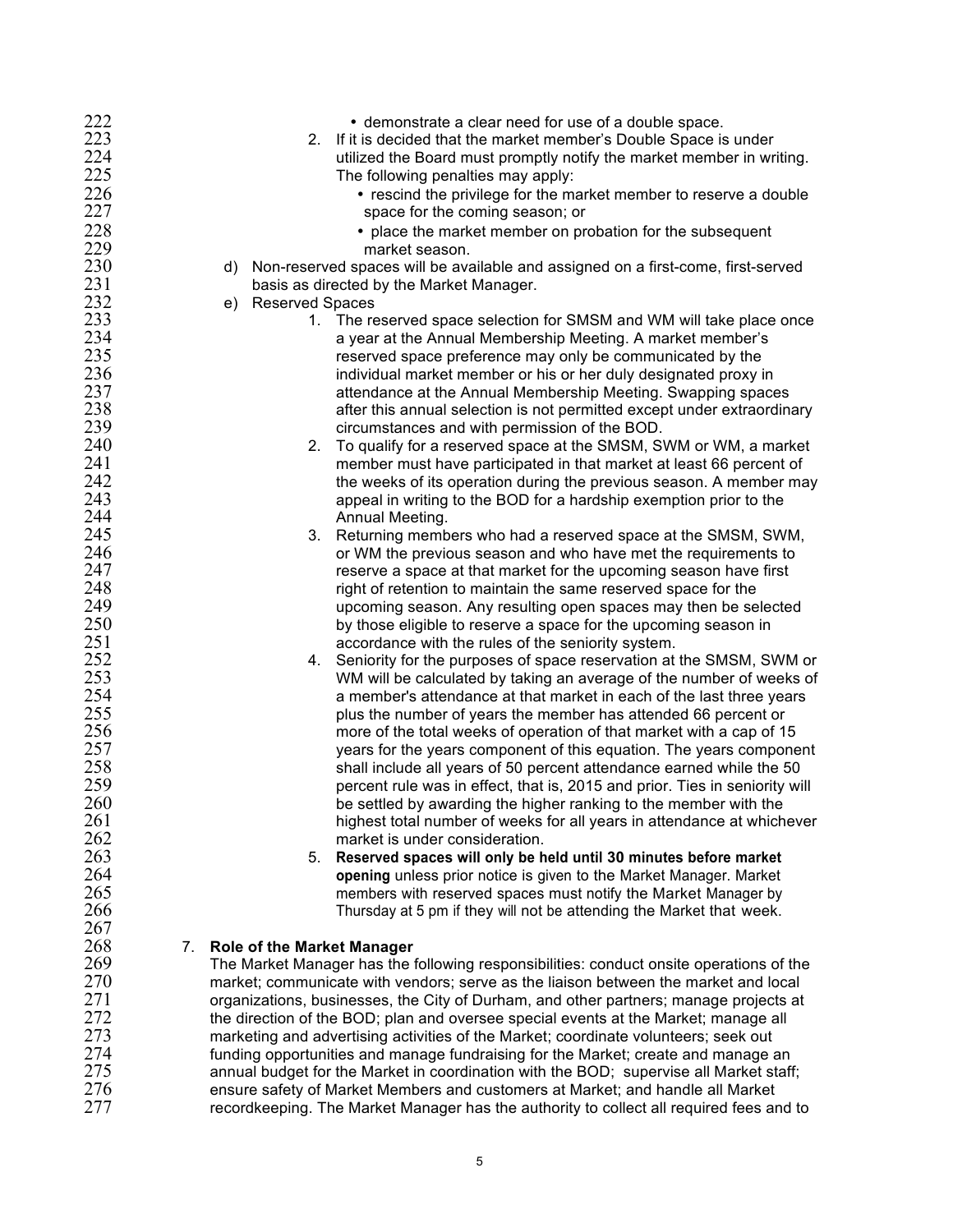| 278        |           | monitor the Market in order to ensure market member compliance with all rules of the                |
|------------|-----------|-----------------------------------------------------------------------------------------------------|
| 279        |           | Market and policies established by the BOD. The Market Manager will require                         |
| 280        |           | compliance with all such rules and policies. The BOD may hire an Assistant Market                   |
| 281        |           | Manager to support the Market Manager in carrying out these duties.                                 |
| 282        |           |                                                                                                     |
| 283        | 8.        | <b>Complaint Process</b>                                                                            |
| 284        |           | a) Any Market Member or Durham Farmers' Market customer may file a complaint                        |
| 285        |           | with the BOD. Complaints must be submitted in writing to the Market's P.O. Box, via                 |
| 286        |           |                                                                                                     |
|            |           | e-mail, and/or hand delivery to the Market Manager or member of the BOD. The                        |
| 287        |           | Market Manager or a member of the BOD may follow up with the individual                             |
| 288        |           | submitting the complaint to request additional information.                                         |
| 289        |           | The Market Manager will consider all complaints and will forward complaints to the<br>b)            |
| 290        |           | BOD at his/her discretion. If the complaint concerns the Market Manager, the                        |
| 291        |           | complaint will go directly to the BOD. Any action to be taken will be determined by                 |
| 292        |           | the BOD. If inspection is deemed necessary it can be conducted at any time. A                       |
| 293        |           | letter will be sent to the market member regarding the nature of any infraction.                    |
| 294        |           | The BOD may vote to suspend for a fixed period of time, or to expel permanently,<br>C)              |
| 295        |           | any market member for cause. The BOD must provide written notice to the                             |
| 296        |           | market member before any such action is taken. Cause may include, but is not limited                |
| 297        |           | to:                                                                                                 |
| 298        |           | 1. failure to submit to or abide by decisions made by the BOD, including                            |
| 299        |           | the Market Rules, or to accept any ruling of the Membership;                                        |
| 300        |           | selling or offering for sale any product not grown or originally<br>2.                              |
| 301        |           | produced by the market member; or                                                                   |
| 302        |           | 3. failure to pay dues in accordance with the By-Laws.                                              |
| 303        |           | Annual Dues are not refunded when a market member is expelled for any                               |
| 304        |           |                                                                                                     |
| 305        |           | reason.                                                                                             |
|            |           | d) Questions concerning the Rules or By-Laws should be submitted in writing to the                  |
| 306<br>307 |           | BOD.                                                                                                |
|            |           |                                                                                                     |
| 308        | 9.        | <b>Eligible Market Products</b>                                                                     |
| 309        |           | No re-sale of product or other products is allowed.<br>a)                                           |
| 310        |           | The BOD may conduct an inspection of any market member's farm/facility at any<br>b)                 |
| 311        |           | time to verify a product's origin.                                                                  |
| 312        |           | No live animals may be sold ot given away at Market.<br>C)                                          |
| 313        |           | All products sold at market must meet state and local health regulations including,<br>$\mathsf{d}$ |
| 314        |           | but not limited to, U.S. Department of Agriculture (USDA), N.C. Department of                       |
| 315        |           | Agriculture & Consumer Services (NCDA), and Durham Health Department                                |
| 316        |           | guidelines and regulations, as applicable.                                                          |
| 317        |           | e) All produce must be of top quality, as determined by the Market Manager.                         |
| 318        |           | Products which may be sold at the Durham Farmers' Market are listed below. If<br>f)                 |
| 319        |           | more than 50 percent of a market member's average booth sales or display space                      |
| 320        |           | over the course of the season is of craft items, the market member is considered a                  |
| 321        |           | Craft Member. All Craft Members must abide by the Crafts Statement and                              |
| 322        |           | Guidelines below.                                                                                   |
| 323        |           | The sale of all meat, poultry, fish and all products not listed below must be<br>g)                 |
| 324        |           | approved by BOD. Any market member must abide by the Meat and Egg Producer                          |
| 325        |           | Rules below.                                                                                        |
| 326        |           | h) Prepared foods are considered craft items and prepared foods vendors are                         |
| 327        |           | considered Craft Members of the market.                                                             |
| 328        |           |                                                                                                     |
| 329        |           | <b>Direct Farm Products</b>                                                                         |
| 330        | ٠         | Vegetables grown from seeds, sets, or seedlings grown on land owned or leased by the                |
| 331        |           | market member.                                                                                      |
| 332        |           | Fruit, nuts or berries grown on land owned or leased by the market member.                          |
| 333        | $\bullet$ | Plants grown by the market member from seed, bulbs, transplants or cuttings grown on                |
|            |           |                                                                                                     |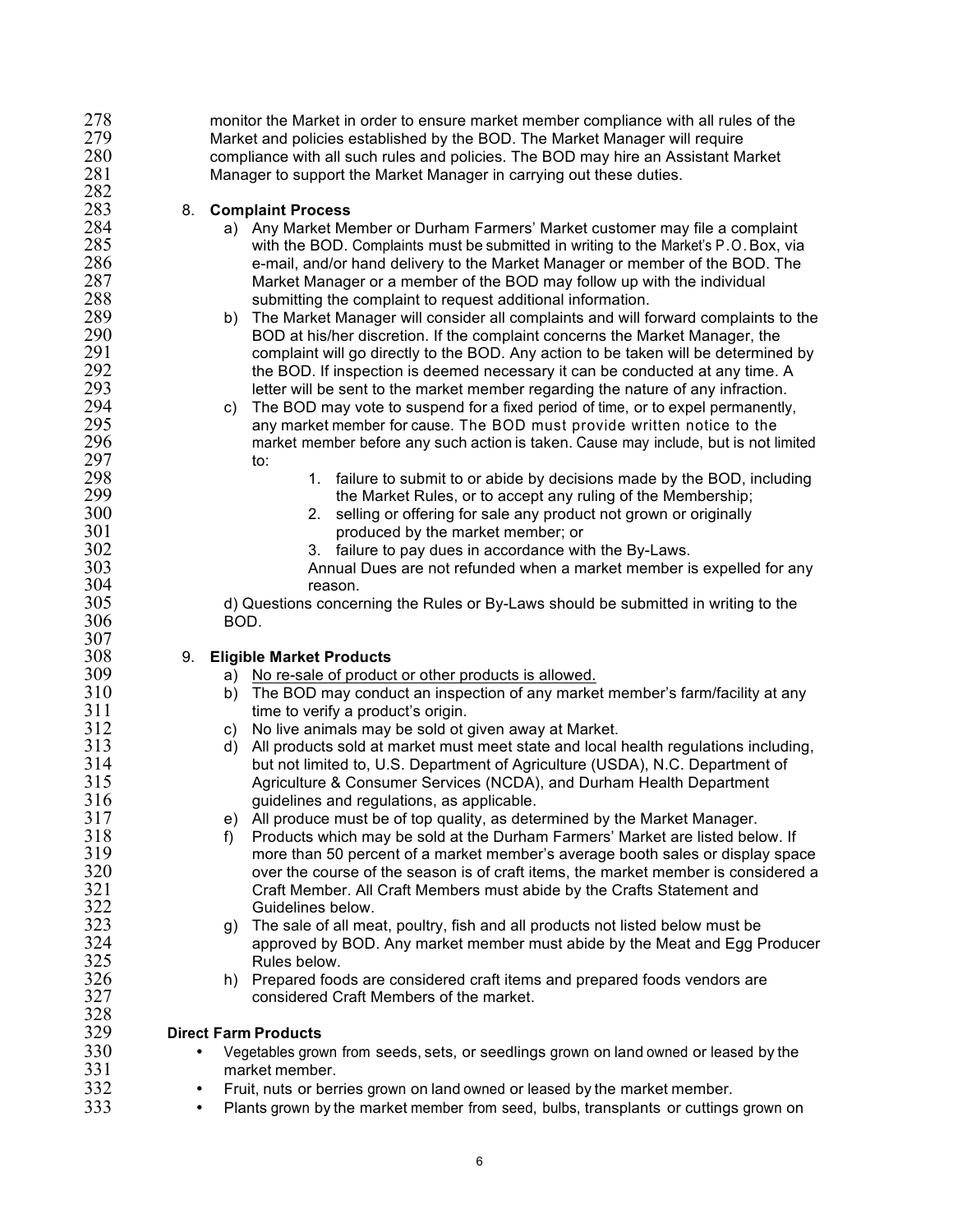| 334        | land owned or leased by the market member.                                                                                                                                                              |
|------------|---------------------------------------------------------------------------------------------------------------------------------------------------------------------------------------------------------|
| 335        | Bulbs propagated by the market member.<br>٠                                                                                                                                                             |
| 336        | Cut and/or dried flowers, herbs or seeds, raised by the market member on land owned or<br>$\bullet$                                                                                                     |
| 337        | leased by the market member.                                                                                                                                                                            |
| 338        | Honey and bee products from the market member's bees.<br>$\bullet$                                                                                                                                      |
| 339        | Meat and eggs from livestock owned by the market member, subject to provisions in<br>$\bullet$                                                                                                          |
| 340        | the Meat and Egg Producer Rules.                                                                                                                                                                        |
| 341        | Fish caught within Market radius, subject to BOD approval.<br>$\bullet$                                                                                                                                 |
| 342        |                                                                                                                                                                                                         |
| 343        | <b>Value Added Farm Products</b>                                                                                                                                                                        |
| 344        | Cheeses, or milk products, from the member's animals.                                                                                                                                                   |
| 345        | Dried, cured or otherwise processed meat products, subject to provisions of the Meat<br>$\bullet$                                                                                                       |
| 346        | and Egg Producer Rules.                                                                                                                                                                                 |
| 347        | Floral arrangements from fresh or dried flowers grown on the farm.<br>$\bullet$                                                                                                                         |
| 348        | Other items made predominantly from products grown or gathered on the member's<br>$\bullet$                                                                                                             |
| 349        | farm.                                                                                                                                                                                                   |
| 350        |                                                                                                                                                                                                         |
| 351        | <b>Prepared Foods</b>                                                                                                                                                                                   |
| 352        | Preserves, pickles, jams, vinegars, etc., made by the market member. No "low-acid"                                                                                                                      |
| 353        | canned foods such as green beans, corn, peas, carrots, etc., may be sold. High acid, or                                                                                                                 |
| 354        | acidified foods (pickles, tomato products, etc.) may be sold if the seller has passed the                                                                                                               |
| 355        | FDA certification course. A copy of the certification must be on file with the Market                                                                                                                   |
| 356        | Manager.                                                                                                                                                                                                |
| 357        | Fresh baked goods made by the market member.<br>$\bullet$                                                                                                                                               |
| 358        | Beverages which may be sold include coffee, herbal teas, and lemonade sold in paper<br>$\bullet$                                                                                                        |
| 359        | cups.                                                                                                                                                                                                   |
| 360        |                                                                                                                                                                                                         |
| 361<br>362 | <b>Crafts Statement and Rules</b>                                                                                                                                                                       |
| 363        | Crafts will be permitted for sale at Market. Crafts that are farm related or that source local                                                                                                          |
| 364        | materials are especially encouraged. Artisans are encouraged to include information about the<br>source of their local materials and/or the history of their craft. Acceptance of craft applicants will |
| 365        | be based on space availability, category of craft, materials used, general quality and                                                                                                                  |
| 366        | workmanship. Market members classified as farmers may sell non-farm crafts. These crafts                                                                                                                |
| 367        | must meet all guidelines contained herein and be approved by the BOD. If more than 50 percent                                                                                                           |
| 368        | of a market member's average booth sales or product display over the course of the season are                                                                                                           |
| 369        | of craft items, the market member is considered a Craft Member.                                                                                                                                         |
| 370        |                                                                                                                                                                                                         |
| 371        | Crafts, for the purpose of the Durham Farmers' Market, shall be determined to be: an item which                                                                                                         |
| 372        | demonstrates the manual skill, technique, and proficiency of the craftsperson.                                                                                                                          |
| 373        |                                                                                                                                                                                                         |
| 374        | Non-farm crafts are produced from materials not grown or harvested by the member. Prepared                                                                                                              |
| 375        | foods are considered to be non-farm crafts.                                                                                                                                                             |
| 376        |                                                                                                                                                                                                         |
| 377        | Farm crafts are value-added farm products produced predominately from materials grown and                                                                                                               |
| 378        | harvested by the crafts person. Farm crafts are not subject to the guidelines for non-farm crafts.                                                                                                      |
| 379        |                                                                                                                                                                                                         |
| 380        | Specific Criteria                                                                                                                                                                                       |
| 381        | 1. All crafts must be hand crafted by the member.                                                                                                                                                       |
| 382<br>383 | Crafts must be the product of a home or cottage type industry using an intermediate<br>2.                                                                                                               |
| 384        | type technology rather than an industrial type production. To be considered "hand crafted",                                                                                                             |
| 385        | the item must show evidence of manual skills obtainable only through a significant period<br>of experience and dedication. The craft component materials must be sufficiently modified                  |
| 386        | from their original state to demonstrate fine craftsmanship.                                                                                                                                            |
| 387        |                                                                                                                                                                                                         |
|            |                                                                                                                                                                                                         |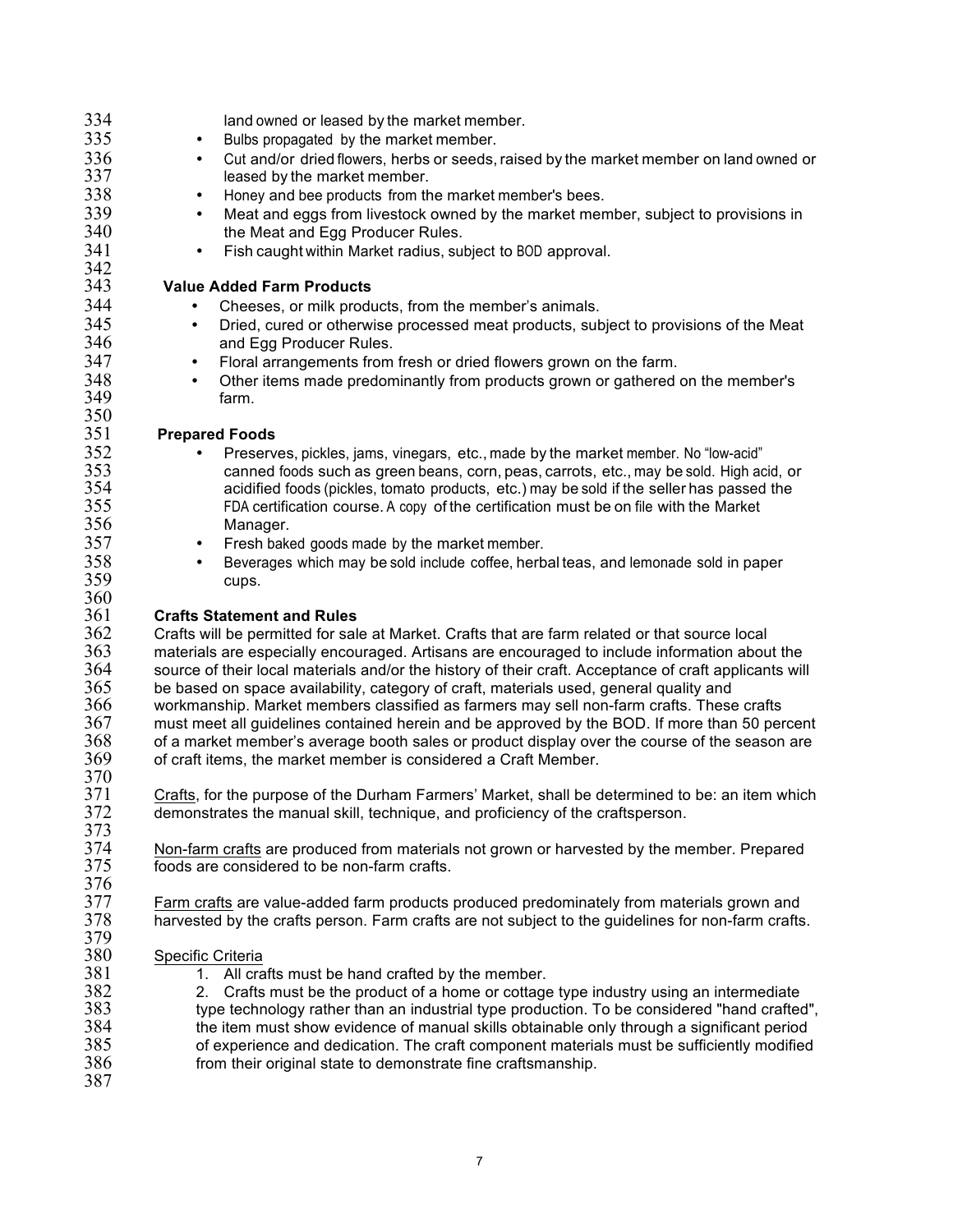| 388 | Examples of unacceptable items would be, but not limited to: tracings or paint by number,           |
|-----|-----------------------------------------------------------------------------------------------------|
| 389 | printed materials, ceramics or pottery from commercial molds, wood carvings using duplicating       |
| 390 | machines, kits in any form, and any other items which clearly do not reflect originality of design. |
| 391 | The value of purchased raw materials shall not exceed 30 percent of the selling price.<br>1.        |
| 392 | 2.<br>All crafts must be of excellent workmanship both in quality and design.                       |
| 393 | All crafts vendors must comply with and abide by all Rules and By-Laws of the Durham<br>3.          |
| 394 | Farmers' Market.                                                                                    |
| 395 | The Market Manager has the discretion to immediately remove any craft item that he/she<br>4.        |
| 396 | considers objectionable. The BOD must review the Market Manager's decision at the next              |
| 397 | scheduled board meeting and make an official ruling on the matter.                                  |
| 398 |                                                                                                     |
| 399 | <b>Meat and Egg Producer Rules</b>                                                                  |
| 400 | Market members who sell meat and/or eggs must comply with local, state, and federal<br>1.           |
| 401 | laws and regulations designed to ensure that such products sent into commerce are                   |
| 402 | wholesome, unadulterated, and properly labeled. The NCDA&CS enforces these laws.                    |
| 403 | Any market member who receives, stores, transports and/or sells USDA-inspected meat                 |
| 404 |                                                                                                     |
| 405 | products is required by law to register as a meat handler with the NCDA&CS. Any market              |
|     | member who is required to have a meat handler's license must have a copy on file with               |
| 406 | the Market Manager.                                                                                 |
| 407 | In accordance with the DFM "producer only" rule, the following terms define what it means<br>2.     |
| 408 | to have produced meat and/or eggs for sale at Market. All meat and egg producing                    |
| 409 | livestock must be kept and cared for by the member on his/her farm for a period of time as          |
| 410 | defined below.                                                                                      |
| 411 | Rabbits: All rabbits must be born on the market member's farm.<br>а.                                |
| 412 | Poultry: Meat birds must be on the farm by the end of their first week of age.<br>b.                |
| 413 | However "Stewing Chickens" (a retired layer flock) must have lived on the market                    |
| 414 | member's farm for at least one year prior to processing for sale, but do not have to                |
| 415 | arrive at the farm by a specific age.                                                               |
| 416 | Egg layers: Eggs sold by a market member must be from birds kept on the market<br>C.                |
| 417 | member's farm.                                                                                      |
| 418 | Livestock: Any other livestock purchased (not born on the farm) must be held by the<br>d.           |
| 419 | market member for a minimum of:                                                                     |
| 420 | Pigs: 4 months<br>٠                                                                                 |
| 421 | Sheep/Lamb: 6 months<br>$\bullet$                                                                   |
| 422 | • Goats: 6 months                                                                                   |
| 423 | • Beef: 9 months                                                                                    |
| 424 | • Bison: 9 months                                                                                   |
| 425 | 3. Market members who sell meat and/or eggs must keep on file both dated receipts of                |
| 426 | purchase, or birth record, and dated receipts for slaughter of livestock and poultry. Upon          |
| 427 | request by the Market Manager or BOD, the market member must be able to produce these               |
| 428 | records.                                                                                            |
| 429 | 4. No water or ice that comes into contact with meat may be deposited or allowed to drain           |
| 430 | onto the market premises.                                                                           |
| 431 |                                                                                                     |
| 432 | <b>Value Added Meat Products Rules</b>                                                              |
| 433 |                                                                                                     |
| 434 | Value added meat products are created when meat is processed into other products.                   |
| 435 | Examples include sausage, jerky, meats cured by smoking or drying, and hot dogs. Value              |
| 436 | added meat products are allowed, provided that 100 percent of the meat is from animals              |
|     | produced by the market member in accordance with the definitions and guidelines above.              |
| 437 | Casings for sausage are excluded from the 100 percent requirement. Other non-meat items,            |
| 438 | such as spices, are allowed in value added meat products. Information on how and where the          |
| 439 | value added meat product is produced should be provided with the market member's market             |
| 440 | application.                                                                                        |